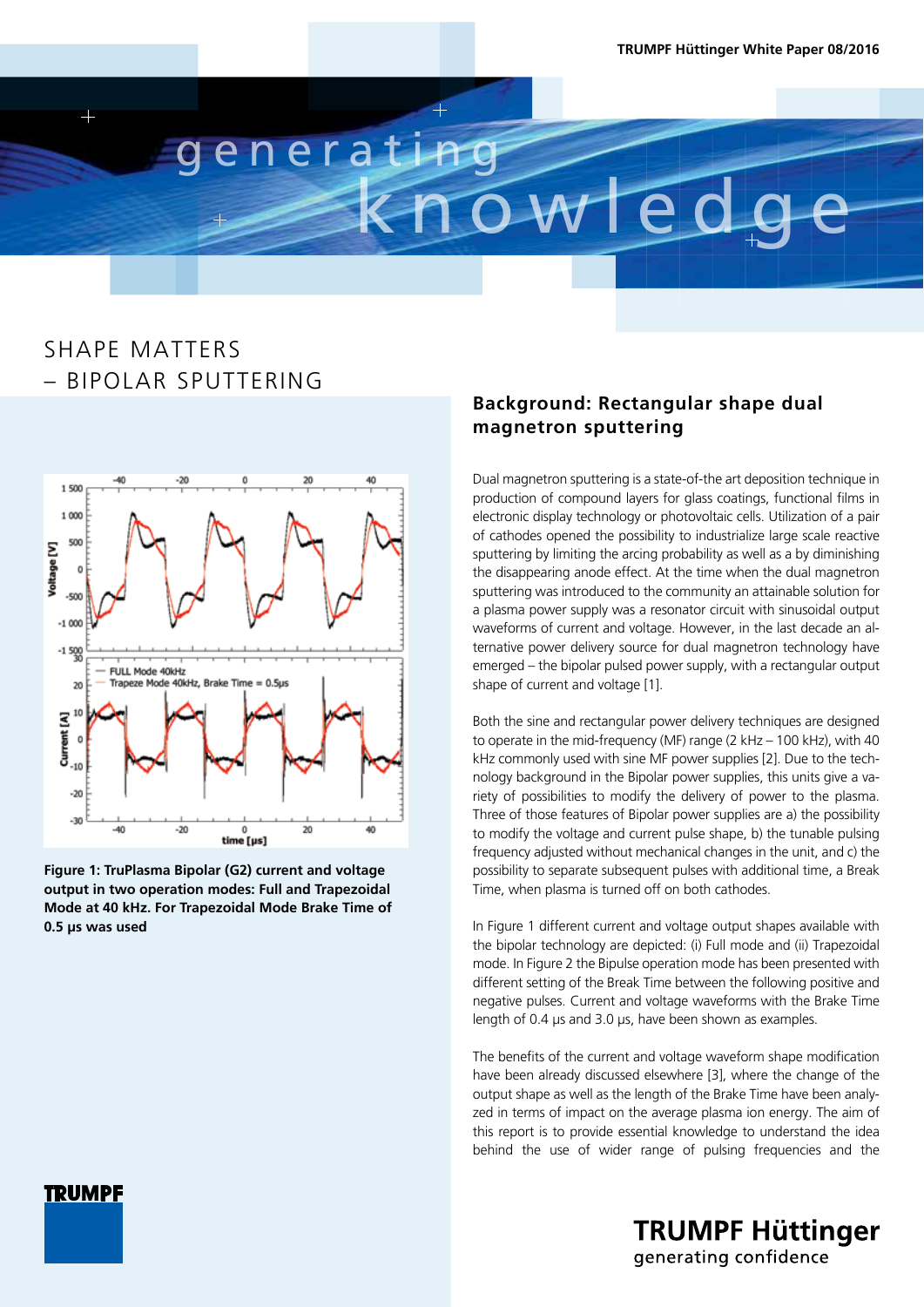

**Figure 2: TruPlasma Bipolar (G2) current and voltage output in BiPulse Mode, 40 kHz and Brake Times of 0.5 μs and 3.0 μs**



**Figure 3: Power characteristic of the 60kW Power supply units: TruPlasma Bipolar 4060 (G2) and two competitors 60kW units with 1000V / 120A and 800V / 150A maximum output.**

implementation of the Brake Time between the positive and negative half-wave in bipolar power supplies. Both functionalities will be discussed based on the data demonstrating their influence on the stability of the reactive sputtering deposition.

### **The challenge: Flexibility for process innovation**

Continuous development of new coatings and products stimulates use of new materials and thus optimal methods for their deposition. The reactive sputtering of functional coating is widely used on industrial scale since the introduction of dual magnetron sputtering technique. Since few years sputtering from compound targets is gaining more popularity. This approach enables simplification of the process control, however, requires a high flexibility from the power supply. To enhance the processing modifiability easy accessible, different operation frequency and wide output power characteristics without current or power de-rating at high frequencies or low operation voltage are the key factors.

Most of the power supplies with rectangular voltage and current output available commercially on the marked can be used with frequency range between 0.5 – 50 kHz. Those units use, however, an electronic design known for AC sine power supplies with all limitations resulting from this solution. The effect of such design is depicted in Figure 3, where the power characteristic of the TruPlasma Bipolar 4060 (G2) power supply (60kW, 1000V, 150A) has been compared with characteristic of other vendor's power supplies. Note, that due to the special design of the TruPlasma Bipolar its power characteristic extends over power characteristic of two different competitor's power supplies. Furthermore, the TruPlasma Bipolar allows operation with low voltages and high current, a feature which might be necessary for reactive sputtering of materials with high secondary electron emission yield [5]. In addition the TruPlasma Bipolar units can be used with pulsing frequencies higher than 50 kHz, namely 60 kHz, 80 kHz and 100 kHz, with no limitation on the maximum nominal output current in the whole frequency range.

### **Case-study: Reactive sputtering from compound target**

In order to obtain an unequivocal picture of the benefits of the wide frequency range and Brake Time available in the TruPlasma Bipolar 4000 (G2) power supplies experiments with a Si(Al)ZnOx dual rotatable magnetron were carried out. The aim of the study was to



**TRUMPF Hüttinger** generating confidence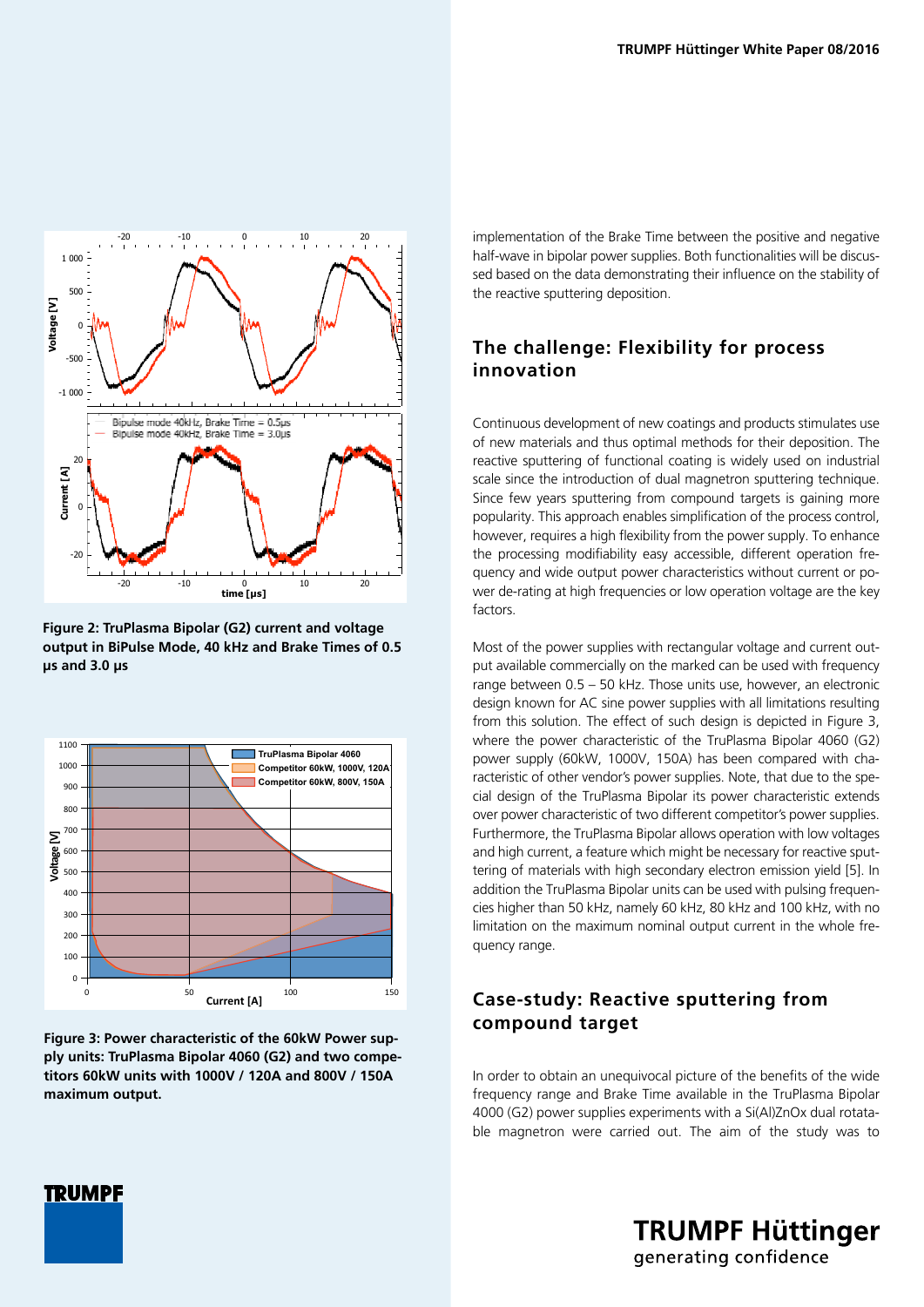

**Figure 4: Effect of Bipolar pulsing frequency: time evolution of process parameters for 80 kW, 40 kHz process. In upper panel discharge parameters (Voltage, Current, Power) are shown. The lower panel presents the gas flow (Ar and O2 ) and the resulting arc rate during the experiment.**



**Figure 5: Effect of Bipolar pulsing frequency: time evolution of process parameters for 80 kW, 80 kHz process. In upper panel discharge parameters (Voltage, Current, Power) are shown. The lower panel presents the gas flow (Ar and O2 ) and the resulting arc rate during the experiment.**

#### demonstrate:

a) the influence of available pulsing frequency on the stability of the reactive sputtering process from compound target, and

b) the influence of the additional Brake Time between the positive and negative half-wave on the probability of arcing during reactive sputtering.

The experiments were performed on a standard in-line glass coating system (von Ardenne) with cylindrical cathodes 3750 mm long. The voltage and current were monitored at the power supply output and the process parameters were recorded by the diagnostic software PVDPower available with the power supply unit.

#### **The effect of pulsing frequency**

As mentioned above typical pulsing frequency used in sine and bipolar power supplies in dual cathode arrangement is 40 kHz [2, 4]. Figure 4 depicts the process parameters recorded during the test performed with TruPlasma Bipolar power supply at 40 kHz with constant power of 80 kW. In order to achieve the output power of 80 kW required due to the size of used magnetrons, two TruPlasma Bipolar 4060 (G2) units were operated in parallel mode providing a maximum output power of 120 kW, maximum output voltage of 1000 V and maximum output current of 300 A. The lower panel of Figure 4 shows the flow of argon and oxygen. For oxygen flow below 640 sccm the process is stable. As the oxygen flow reaches 640 sccm process runs into the reactive mode which is directly reflected in the abrupt increase of arcing (lower panel). At the same time current, voltage and power get unstable due to arcing and arc suppression by power supplies. Although after 2-3 minutes of heavy arcing the arc rate saturates at about 3000 arc/sec and process can be continued thanks to fast arc detection and suppression algorithms, such high arcing conditions can be undesired from the perspective of parameters of deposited film.

In the case it would be necessary to operate at given gas flow and power parameters use of 40 kHz or even slightly (±20 %) higher frequency is not enough to stabilize the process. In this case, however, it can be beneficial to double the frequency as shown in Figure 5. Figure 5 presents the process data measured for similar power as well as argon and oxygen flow as in Figure 4. Here, however, the pulsing frequency was set to 80 kHz. As the graph reveals at doubled frequency process can be operated smoothly in the reactive mode. Due to a higher pulsing frequency the discharge is turned off at both cathodes more often thus lowering the probability of arc formation. Indeed, arcing almost vanishes and only two single arc rate peaks can be resolved in the lower panel of Figure 5. They are however, of much lower intensity (>2000 arc/sec) compared to the arc rates recorded at 40 kHz and their duration is less than 5 seconds. A possibility of stable operation at increased frequency can be also demonstrated in the process operated in constant voltage as shown

> **TRUMPF Hüttinger** generating confidence

### **TRUMPF**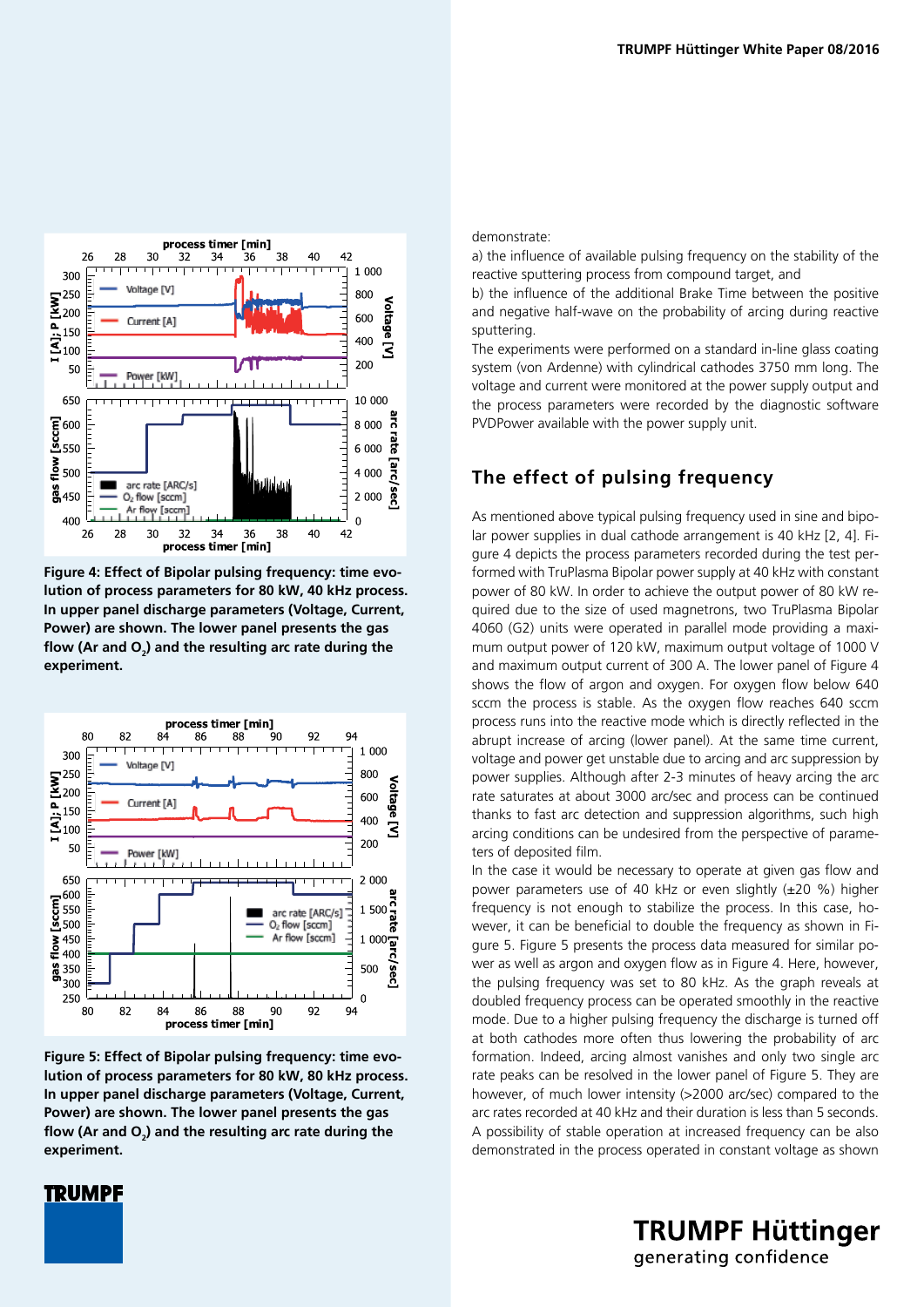

**Figure 6: Effect of Bipolar pulsing frequency in Voltage Regulation: time evolution of process parameters for 120 kW, 80kHz process. In upper panel discharge parameters (Voltage, Current, Power) are shown. The**  lower panel presents the gas flow (Ar and O<sub>2</sub>) and the **resulting arc rate during the experiment.**

in Figure 6. For this experiment the starting voltage was adjusted to keep the process close to the transition mode at 800V, 120 kW and gas flow Ar: 400 sccm,  $O_2$ : 400 sccm, respectively. Than the voltage was decreased in steps of 10 V down to 610 V which corresponds to the operation at fully poisoned conditions. Afterwards the voltage was increased until the power reached again 120 kW at 800 V. The arrows indicate the change to poisoned mode at about 214 minute of the process and to metallic mode at about 232 minute of the process. Due to high pulsing frequency arc ratio did not reached more than 20 arc/sec during the whole experiment which allowed a stable operation throughout the whole hysteresis loop.

These simple examples undeniably demonstrate the advantage of use of higher than standard frequencies in reactive sputtering of compound materials.

### **The effect of additional Brake Time**

In the case of established processes when the Bipolar power supply shall be used as a replacement of an old unit, the Bipolar technology gives another functionality to control the stability of a process at a fixed frequency: Break Time between positive and negative half-wave of current and voltage. The influence of the Brake Time in the Bipulse Mode (Figure 2) of TruPlasma Bipolar power supply has been reported in Figure 7. Process was run at fixed power of 50 kW and pulsing frequency of 40 kHz. The gas flow of argon and oxygen was also fixed at 400 sccm and 450 sccm, respectively. One parameter changed during the experiment was the Brake Time within the accessible range of 0.4 to 5.0 μs, represented in the lower panel of Figure 7 as orange line. Change of the Brake Time length from 0.4 μs to 5.0 μs has a strong influence on the stability of the process: at shortest brake time (0.4 μs) arc rate is higher than 5000 arc/sec and process current and voltage drift with time. Increasing the Brake Time length to 1.0 μs and 3.0 μs results in a reduction of the arc rate to 3600 arc/ sec and 2700 arc/sec, respectively. For the longest Brake Time of 5.0 μs the arc rate is further reduced to 1900 arc/sec, thus stabilization of process parameters, i.e. voltage and current, can be observed.

The observed reduction of arcing with an additional Brake Time between positive and negative half-wave can be compared to the influence of Pulse-Off time used in Pulsed-DC sputtering technology. Until today numerous reports have confirmed the use of Pulse-Off time in the Pulsed-DC sputtering as an effective way to increase the long term stability of the deposition of  $Al_2O_3$ , SiO<sub>2</sub> or TiO<sub>2</sub> [4]. Introduction of a Brake Time in the Bipolar sputtering which is possible only with power supplies working with a rectangular output shape of current and voltage gives an additional time for electrons from plasma to reach surface of both targets, thus discharging the surface of electrode which will be a cathode in the next pulse as well as the surface of electrode which in the next pulse will serve as an anode. This in turn leads to a decrease of arcing as observed in the results in Figure 7.

> **TRUMPF Hüttinger** generating confidence

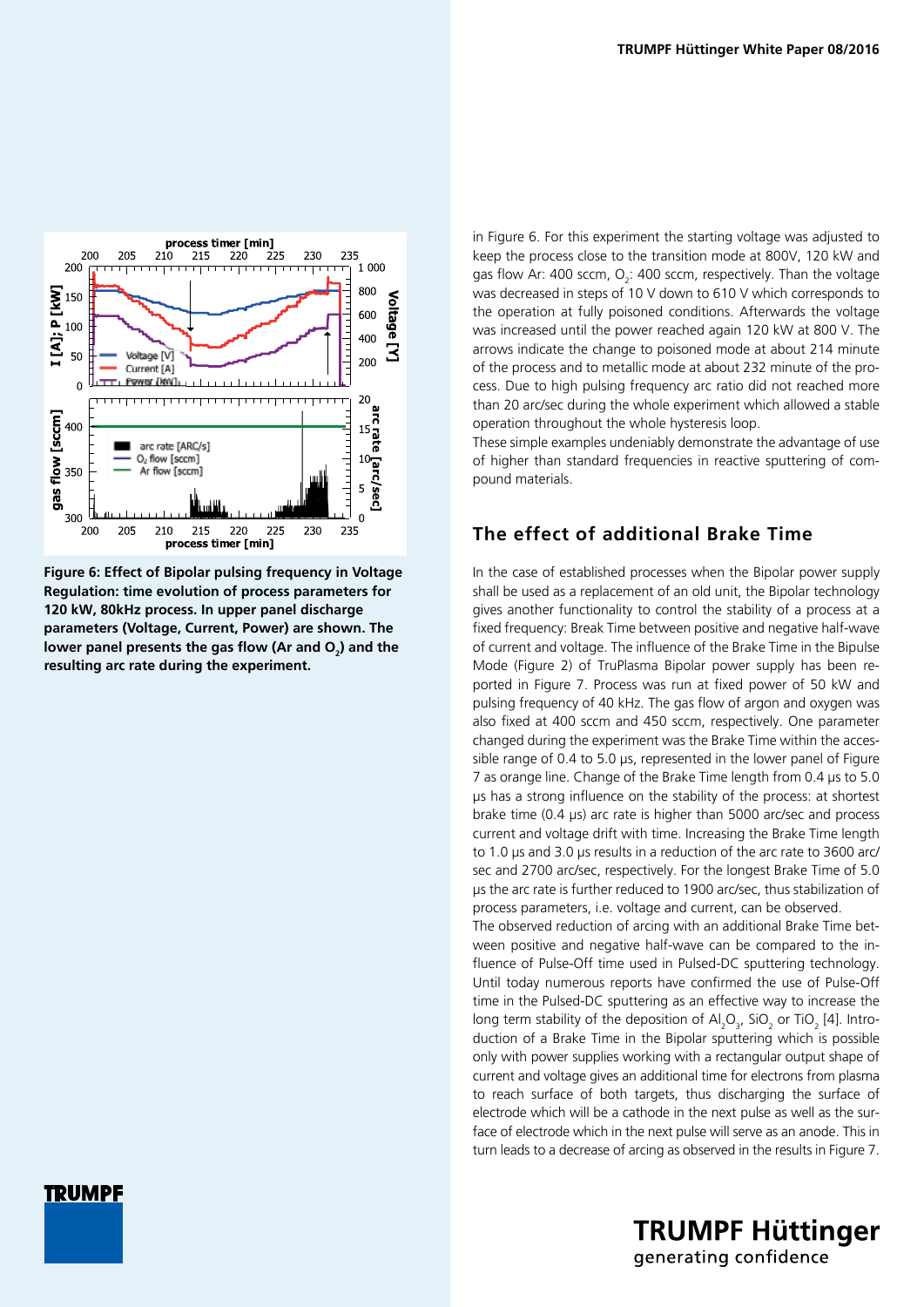

**Figure 7: Effect of Bipolar Brake Time: time evolution of process parameters for 50 kW, 40 kHz process. In upper panel discharge parameters (Voltage, Current, Power) are shown. The lower panel presents the length of Brake Time and the resulting arc rate during the experi**ment. Constant gas flow of Ar: 400 sccm and O<sub>2</sub>: 450 **sccm was used.**

**TRUMPF** 

### **Conclusion**

The possibility to increase the productivity of the deposition process is one of the most important factors for industry. One of the method to achieve this goal is the use the most up-to-date technique for delivery of power and control of the plasma discharge. In this paper two features of Bipolar power supplies were presented: (i) wide pulsing frequency range (up to 100 kHz), and (ii) an additional Brake Time between the positive and negative half-wave of the rectangular waveform of current and voltage. Both features have demonstrated their strong potential in the stabilization of the reactive sputtering by reducing the tendency of arcing. It was shown that doubling the standard operation frequency to 80 kHz allowed to keep the process stable even in the poisoned mode. On the other hand a significant reduction of arcing was also possible at lower bipolar pulsing frequency (40 kHz) if the output voltage and current waveform is modified by a Brake Time between the positive and negative half-wave. Therefore, a combination of higher pulsing frequency and additional Brake Time with fast and accurate arc detection mechanisms can be used as powerful method of sputtering process optimization.

#### **References**

- [1] D. Ochs, P. Ozimek, A. Klimczak and T. Rettich, "Comparison of Mid Frequency and Bipolar Pulsed DC Power Supplies for Dual Magnetron Sputtering," 51st Annual Technical Conference Proceedings of the Society of Vacuum Coaters, Chicago, IL, 2008.
- [2] A. Belkind and S. Gershman, "Pulsed DC and AC reactive sputtering of dielectrics. Part I Dual and miltiple unbalanced cathode arrangements," Vacuum Technology & Coating, October 2013.
- [3] W. Gajewski, K. Ruda, P. Różański and P. Ozimek, "Newest Achievements with Bipolar Power Supplies in Dual Magnetron Processes," 58st Annual Technical Conference Proceedings of the Society of Vacuum Coaters, 2015.
- [4] P. J. Kelly and J. W. Bradley, "Pulsed magnetron sputtering process overview and applications," Journal of Optoelectronics and Advanced Materials, pp. 1101 - 1107, September 2009.
- [5] D. Depla, S. Mahieu and R. De Gryse, "Magnetron sputter deposition: Linking discharge voltage with target properties." Thin Solid Films, 517, p. 2825–2839, 2009.